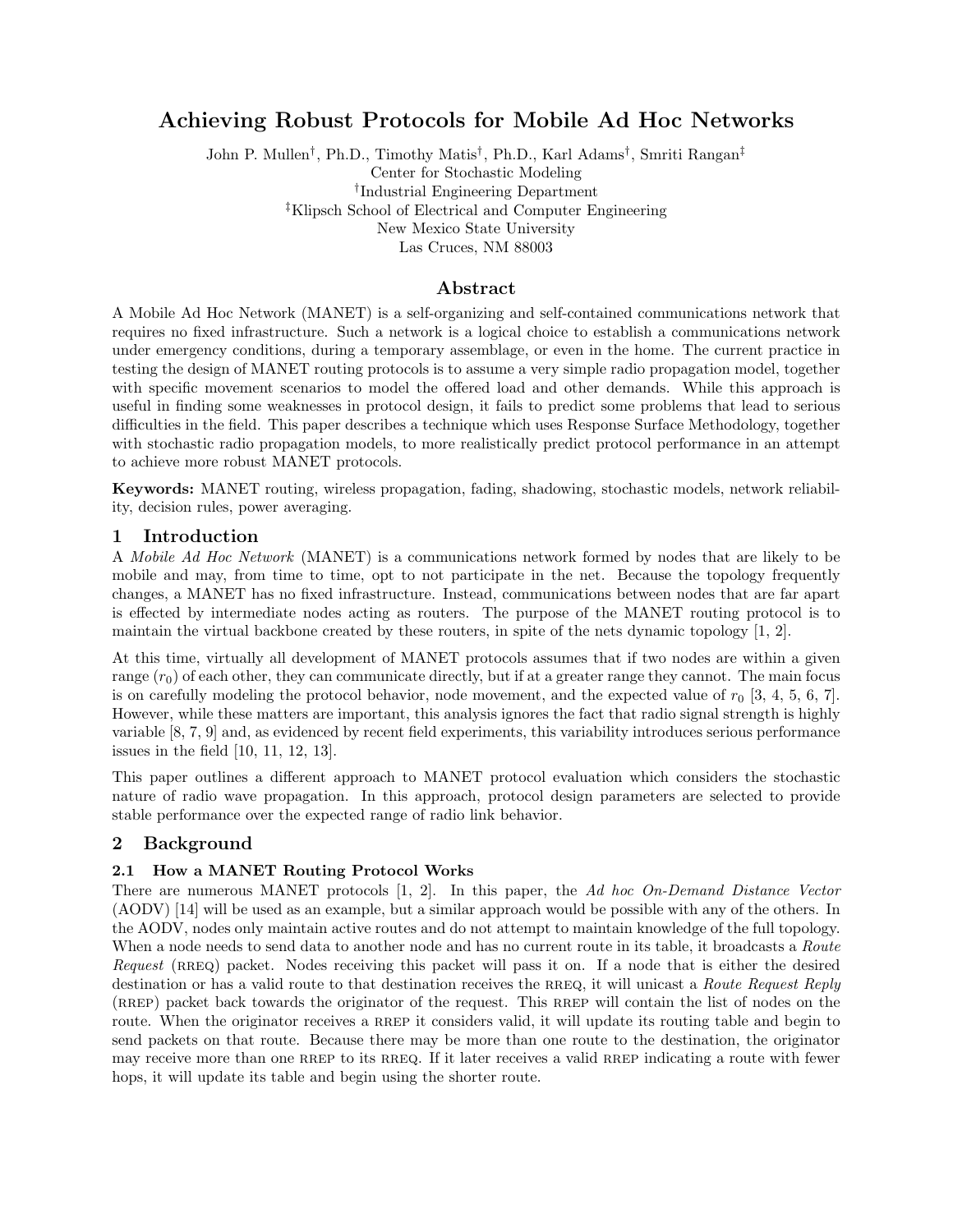#### 2.2 The Stochastic Nature of Radio Wave Propagation

As illustrated in Figure 1a, received power is an extremely variable and noisy function of distance. This variation is chiefly due to effects of fading and shadowing, together with some other effects not completely understood [7, 8, 9, 10, 15, 16]. Thus, there is no  $r_0$ , as described above, but instead, there is a non-zero probability of communications success at any range. Nevertheless, there are models which can describe this phenomena. One such model is:

$$
F_p(p; r, r_0, c, F, p_{\min}) = \Pr\{P \le p | r_0, c, F, p_{\min}\} = 1 - \exp\left[-\left(\frac{r}{r_0}\right)^c \left(\frac{p}{F p_{\min}}\right)\right]
$$
(1)

where r is the distance between the nodes,  $r_0$  is the nominal maximum range, c is the exponential decay factor,  $F$  is the fading factor, and  $p_{\min}$  is the minimum power required for reception. (This equation is derived in Appendix A). Figure 1b illustrates a pseudorandom signal produced by the inverse transform of Eq. (6). One can see by comparing the two parts of this figure that this model captures key elements of received signal strength.



a) Actual Measurements, from [7]

b) Synthetic Trace Generated from Eq. (6)

Figure 1: Actual and Simulated Received Power Levels

### 3 The Basic Problem

In one recent study, the authors identify two serious consequences of receive power variability. The first is that due to a random drop in signal strength, a packet may be lost on a reliable link, falsely indicating that the link has failed. A second, more serious, problem is there is a fairly high probability that, in response to a request for a route (RREQ), a node will receive a route request reply (RREP) from a distant node. Since most protocols prefer routes with fewer links, this "shortcut" is selected over the longer, more reliable, path. However, when the path is used to transmit data, it is likely to fail, leading to an interruption and the need for a new path search. This made it nearly impossible to communicate over just three or four hops [10, p. 53]. A similar phenomena was noted in [13].

#### 3.1 An Example

To illustrate this problem, consider Figure 2. Assume Node A needs to find a route to Node B, which is at a distance of  $2r_0$ . Node C is located between them so that the AC and CB distances are both equal to  $r_0$ . Assume no other nodes are in the vicinity. When A broadcasts a RREQ for a route to Node B, exactly one of four things can happen. 1) Node A receives only a RREP from Node B, 2) Node A receives only a RREP from Node C 3) Node A receives a RREP from both nodes, or 4) Node A receives no RREP. Under the fixed range assumption, only Event 2) is possible, but in reality, any of the four could occur.

For Node A to receive the RREP from Node B, first Node B must receive the RREQ directly from Node A, then Node A must receive the rreq directly from Node B. This requires two successful transmissions over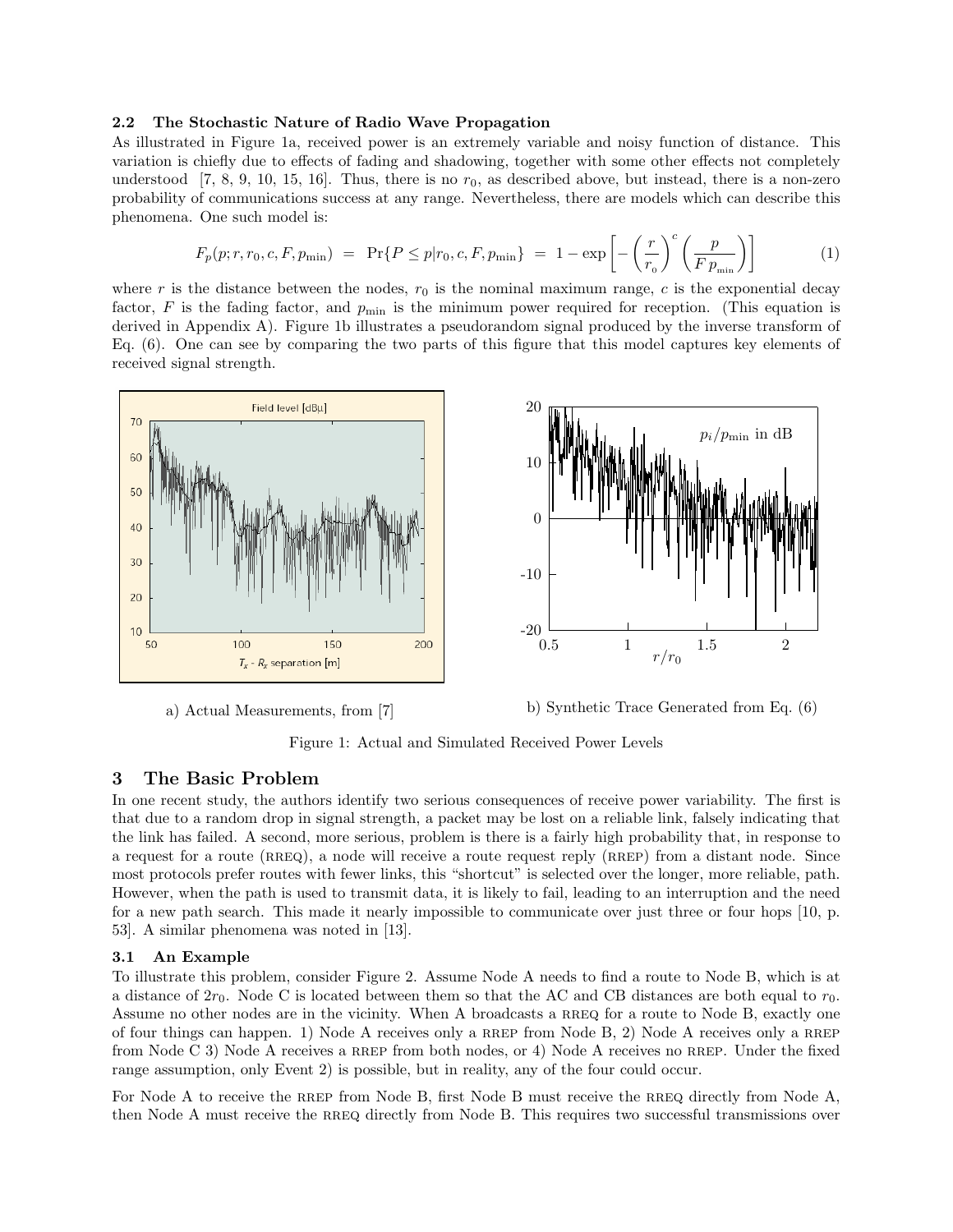

Figure 2: A Request for a Route from Node A to Node B

the distance  $2r_0$ . For Node A to receive a RREP from Node C, Node C must receive the RREQ from Node A, Node B must receive the RREQ from Node C, then Node C must receive the RREP from Node B, and Node A must receive the RREP from Node C. This requires four successful transmissions over the distance  $r_0$ .

Given a stochastic propagation model, one can calculate the probability that power will equal or exceed  $p_{\min}$ by integrating p over the range  $[p_{\min}, \infty)$ . In the case of the simple model above, the result is:

$$
Pr{Success} = Pr{P \ge p_{\min}|r_0, c, F, p_{\min}} = exp\left[-\left(\frac{r}{r_0}\right)^c \left(\frac{1}{F}\right)\right]
$$
(2)

Table 1 summarizes the probabilities of the four cases listed above, assuming  $c = 3$ , and  $F = 100$ . In this table,  $p_1$  is the probability of success for a single hop, n is the number of hops, and  $p_e$  is the probability of the event.

|               | Event Description                          | $p_1$ | $\, n$        | $p_e$ |
|---------------|--------------------------------------------|-------|---------------|-------|
|               | A receives only a RREP from $B \mid 0.923$ |       | $\mathcal{D}$ | 0.033 |
| $\mathcal{D}$ | A receives only a RREP from C              | 0.990 |               | 0.142 |
| 3             | A receives both RREPS                      |       |               | 0.819 |
|               | A receives neither RREPS                   |       |               | 0.006 |

Table 1: Possible Probabilities of Events in the Example

The probability of five packets successfully passing over the ACB route is  $(0.990)^{1}$   $\approx 0.90$  while the probability of success over the AB route is only  $(0.923)^5 \approx 0.67$ . However, because the protocol favors shorter routes, the ACB route will be selected only if Event 2 occurs, which will happen only about 14% of the time. The poorer route will be selected 85% of the time. This highly probable event is completely ignored by the fixed-range model.

# 4 Seeking Robust Protocols

Either Response Surface Analysis or the Taguchi method could be used to seek a stable design. IN this approach, a system model is subjected to a range of offered loads similar to those expected in use. In addition, design factors are selected to determine how design choices affect system stability. The objective is to select a combination of design factors that would work well over the full range of offered loads and stresses.

In the simple model above, there is one design factor,  $F$ . In addition, there is one environmental factor,  $c$ . More precise models would add more design and environmental factors. For example, there are other kinds of fading and the MANET protocol itself could be a design choice. The example below serves to illustrate the method, but is not a complete analysis.

#### 4.1 Environmental Model

Only two environmental factors were considered: the exponential decay  $(c)$  and the effects of Rayleigh fading. The values of c were included in the sample design at levels 2, 3, and 4. The stochastic fading effects were produced by simulation.

## 4.2 Optimizing Fading Margins

In other applications, such as cellular telephone, the primary concern is increasing the reliability of routes for which  $r \leq r_0$ . However, in MANETS, high values of F also increase the risk of a spurious RREPs from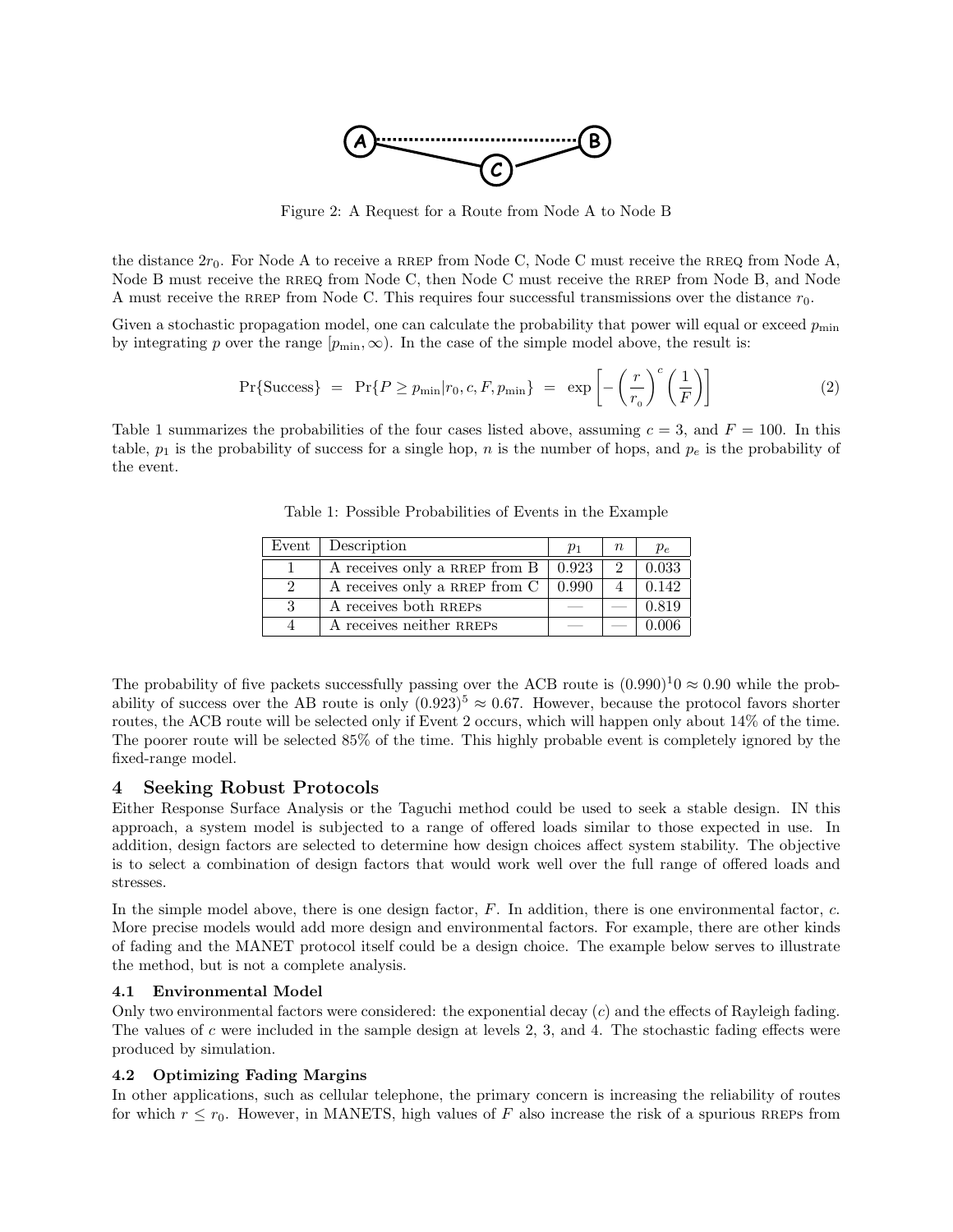more distant nodes. To estimate the effect of different fading margins, the design includes points at  $F = 25$ , 100, and 400.

#### 4.3 Power Averaging

In [10], the authors employed an exponentially-smoothed average of received power. This approach balances the need to estimate the likely reliability of the link against the affects due to changes in distance. In such a scheme,  $\widehat{P}_i$ , the *i*-th estimate of average received power is defined to be:

$$
\widehat{P}_i = \alpha p_i + (1 - \alpha)\widehat{P}_{i-1} \tag{3}
$$

where  $p_i$  is the  $i - th$  observed power level and  $0 < \alpha < 1$  is the exponential smoothing parameter. This average is equivalent to a weighted average of all observations to date, with greater emphasis on the most recent [17, p. 594]. The expectation of  $\hat{P}$  is  $E[P]$  and its variance is  $\alpha/(2-\alpha)V[P]$ . In this technique, a node receiving a RREP will check to see if  $\hat{P} > kp_{\text{min}}$  for that link. If this is not the case, the RREP is ignored.

#### 4.4 RSM Sample Implementation

The original (mirrored) protocol described in Section 3 and the power averaging protocol of Section 4.3 with  $\alpha = 0.5$  and  $k = 10$  are considered by this sample RSM procedure. In both cases, the average power distribution was approximated by a normal random variable with mean

$$
E[\widehat{P}(r)] \approx F p_{\min} \left(\frac{r_0}{r}\right)^c
$$

and standard deviation equal to  $0.58E[\hat{P}(r)]$ . These results are displayed in Figure (3. While the results of the earlier field test of [10] and this simulation both look promising, its effectiveness depends on a number of technical factors, such as bandwidth and rate of node movement [10]. For the power averaging protocol, k should also be considered as another design factor.



a) Original Results

b) Power Averaging

Figure 3: Throughput in Packets per Second

### 5 Conclusion

#### 5.1 Summary

Virtually all simulation of MANET protocol performance ignores the stochastic elements of wireless communications. This leads to a serious difference between simulated and field behavior. At the Center for Stochastic Modeling, we are developing tools to more accurately predict MANET protocols by considering the impact of stochastic variable link behavior and through Response Surface Analysis. This paper illustrates the framework for this effort using simple propagation models.

### 5.2 Further Work

The model shown here is purposely simple to focus on the central concepts: 1) the importance of considering fading and 2) the potential of Response Surface Analysis in this area. The team at the CSM plans the following to further this work.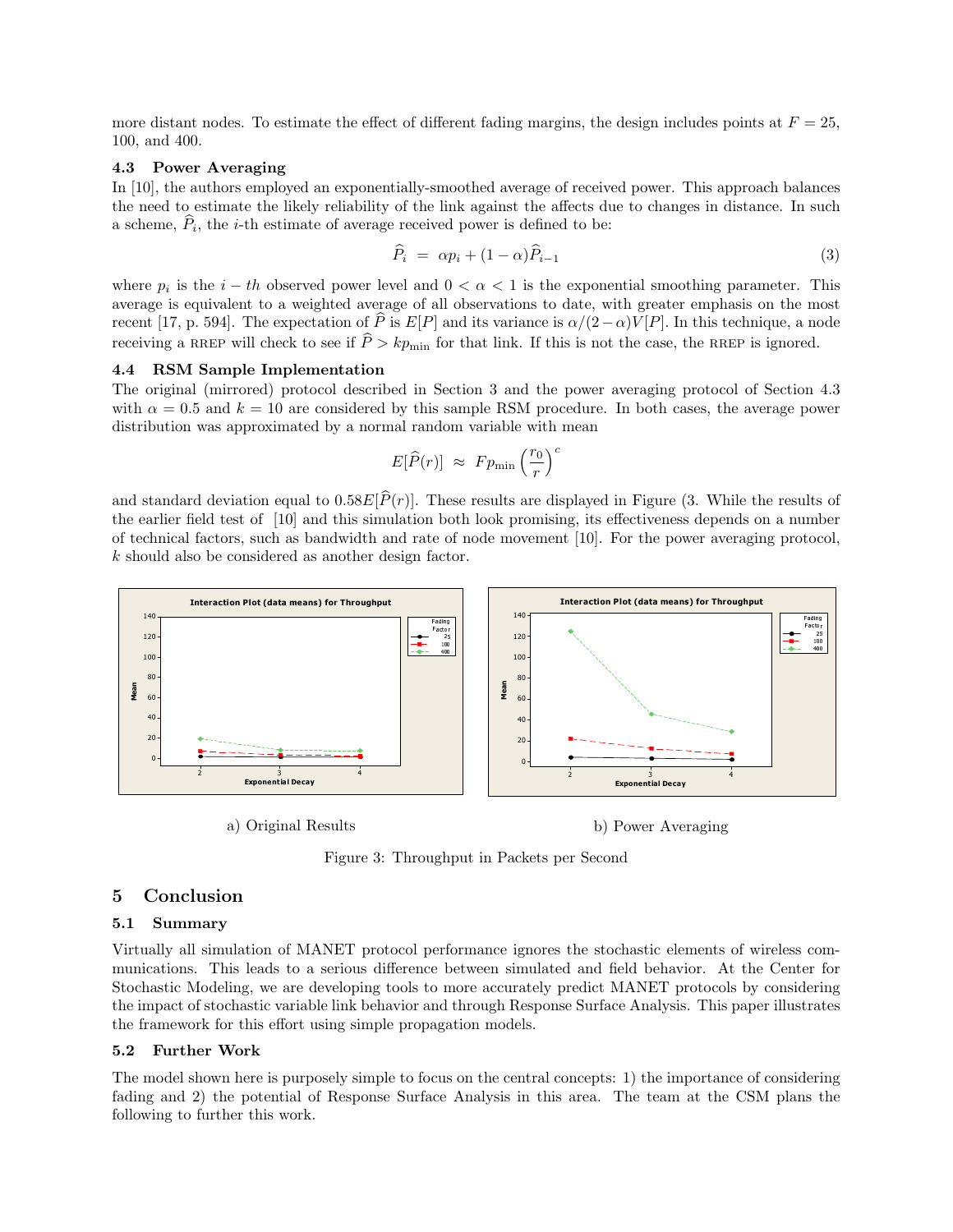First of all, the simulation models used here were very simple. More realistic communications models will be generated using OPNET and ns2. The first step in this portion of the work is to develop modules to use in these languages that will incorporate the stochastic link behavior.

The RF propagation model considers only c at this time. Future models will incorporate other forms of fading. A key aspect of this step will be to explore the interactions between fading type and the exponential fading factor.

There are many more design choices than those outlined here. Others would include existing protocols and new protocols. As mentioned above, the value of k is a factor for power averaging. Other rules could also be investigated, similar to those in statistical process control.

# References

- [1] Charles E. Perkins. Ad Hoc Networking. Addison-Wesley, New York, NY, 2001.
- [2] Laura Marie Feeney. A taxonomy for routing protocols in mobile ad hoc networks. SICS Technical Report ISRN: SICS-T-99/07-SE, HP/SICS Internet Research Institute, October, 1999 1999.
- [3] Fan Bai, Narayanan Sadagopan, and Ahmed Helmy. the IMPORTANT framework for analyzing the impact of mobility on performance of routing protocols for adhoc networks. URL: citeseer.nj.nec.com/article/bai03important.html.
- [4] Christian Bettstetter and Christian Wagner. The spatial node distribution of the random waypoint mobility model. In the 1st German Workshop on Mobile Ad-Hoc Networks (WMAN'02), Ulm, Germany, 2002. Technische Universität München, Institute of Communication Networks, Munich, Germany.
- [5] Leonard E. Miller. Distribution of link distances in a wireless network. Journal of Research of the National Institute of Standards and Technology, 106(2):401–412, 2001.
- [6] Leonard E. Miller. Probability of a two-hop connection in a random mobile network. In 2001 Conference on Information Sciences and Systems. The Johns Hopkins University, March 21-23 2001.
- [7] Aleksandar Neskovic, Natasa Neskovic, and George Paunovic. Modern approaches in modeling of mobile radio systems propagation environment. IEEE Communications Surveys, pages 2–12, October 2000.
- [8] Jean-Paul Linnartz. Narrowband Land-Mobile Radio Networks. The Artech House Mobile Communications Library. Artech House, Boston, 1993.
- [9] VE3JF Barry McLarnon. VHF/UHF/microwave radio propagation: A primer for digital experimenters, 2002. URL: http://hydra.carleton.ca/articles/ve3jf-dcc97.html.
- [10] Kwan-Wu Chin, John Judge, Aidan Williams, and Roger Kermode. Implementation experience with manet routing protocols. ACM SIGCOMM Computer Communications Review, 32(5):49–59, Nov 2002.
- [11] Henrik Lundgren, Erik Nordström, and Christian Tschudin. Coping with communication gray zones in ieee 802.11b based ad hoc networks. In WoWMoM02, September 28 2002.
- [12] S. Desilva and S. Das. Experimental evaluation of a wireless ad hoc network, 2000. URL: citeseer.nj.nec.com/desilva00experimental.html.
- [13] D.A. Maltz, J. Broch, and D.B. Johnson. Lessons from a full-scale multihop wireless ad hoc network testbed. IEEE Personal Communications, 8, February 2001.
- [14] Charles E. Perkins, Elizabeth M. Belding-Royer, and Ian D. Chakeres. Ad hoc on-demand distance vector (aodv) routing, October 19 2003. URL: http:// moment.cs.ucsb.edu/pub/draft-perkins-manet-aodvbis-00.txt.
- [15] Andreas Siamarou Miqdad. Wideband propagation measurements for indoor radio channels at 62.4ghz, 2002. URL: citeseer.nj.nec.com/556126.html.